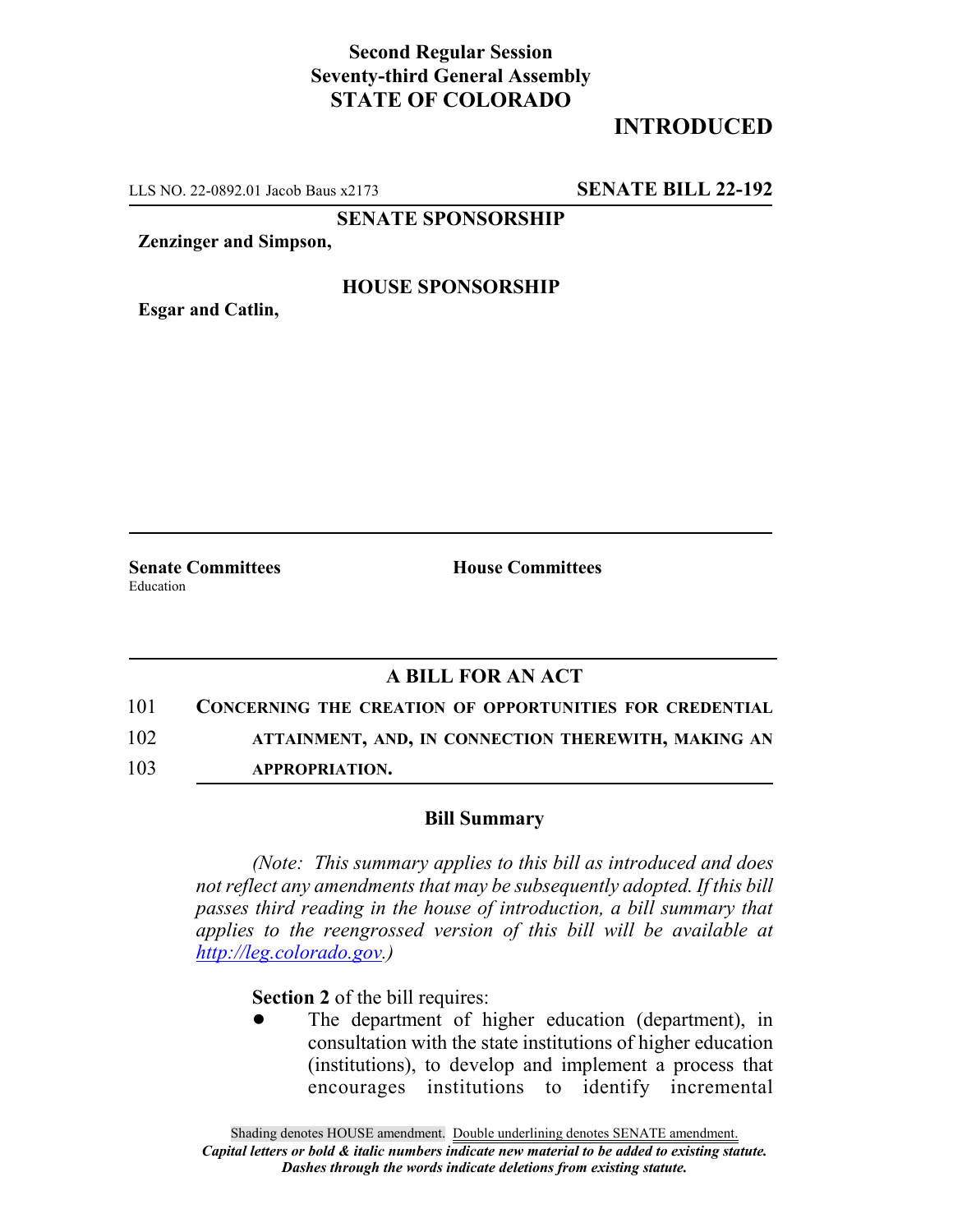achievements on the path to degree completion, organize stackable credentials, and identify how credentials may become stacked into stackable credential pathways;

- The department to facilitate the creation of stackable credential pathways for at least 3 growing industries by January 1, 2024, and at least 2 more growing industries by January 1, 2025; and
- The general assembly to appropriate one million dollars to the department from the workers, employers, and workforce centers cash fund for the 2022-23 fiscal year.

**Section 3** of the bill requires the department to allocate and disburse funds to community and technical colleges and local district colleges to fund student access to nondegree credential programs. The general assembly is required to appropriate \$1.8 million to the department for this purpose for the 2022-23 fiscal year.

**Section 4** of the bill requires the general assembly to appropriate \$800,000 to the department of education for the adult education and literacy grant program for the 2022-23 fiscal year.

# 2 **SECTION 1. Legislative declaration.** (1) The general assembly

- 3 finds and declares that:
- 

4 (a) The COVID-19 pandemic has exacerbated the existing gaps

5 between workers with postsecondary education and those with a high

6 school diploma or less;

7 (b) Colorado's unemployment rate is consistently higher for adults 8 without a high school diploma, industry credential, higher education 9 credential or degree, or apprenticeship;

- 10 (c) The support of Colorado adults and youth in attaining a 11 credential of value is a key strategy for people to earn a job that pays a 12 living wage, and may accelerate the economic recovery from the 13 COVID-19 pandemic;
- 14 (d) The expansion of nondegree credentials aligned to 15 postsecondary education programs may provide opportunities for workers

<sup>1</sup> *Be it enacted by the General Assembly of the State of Colorado:*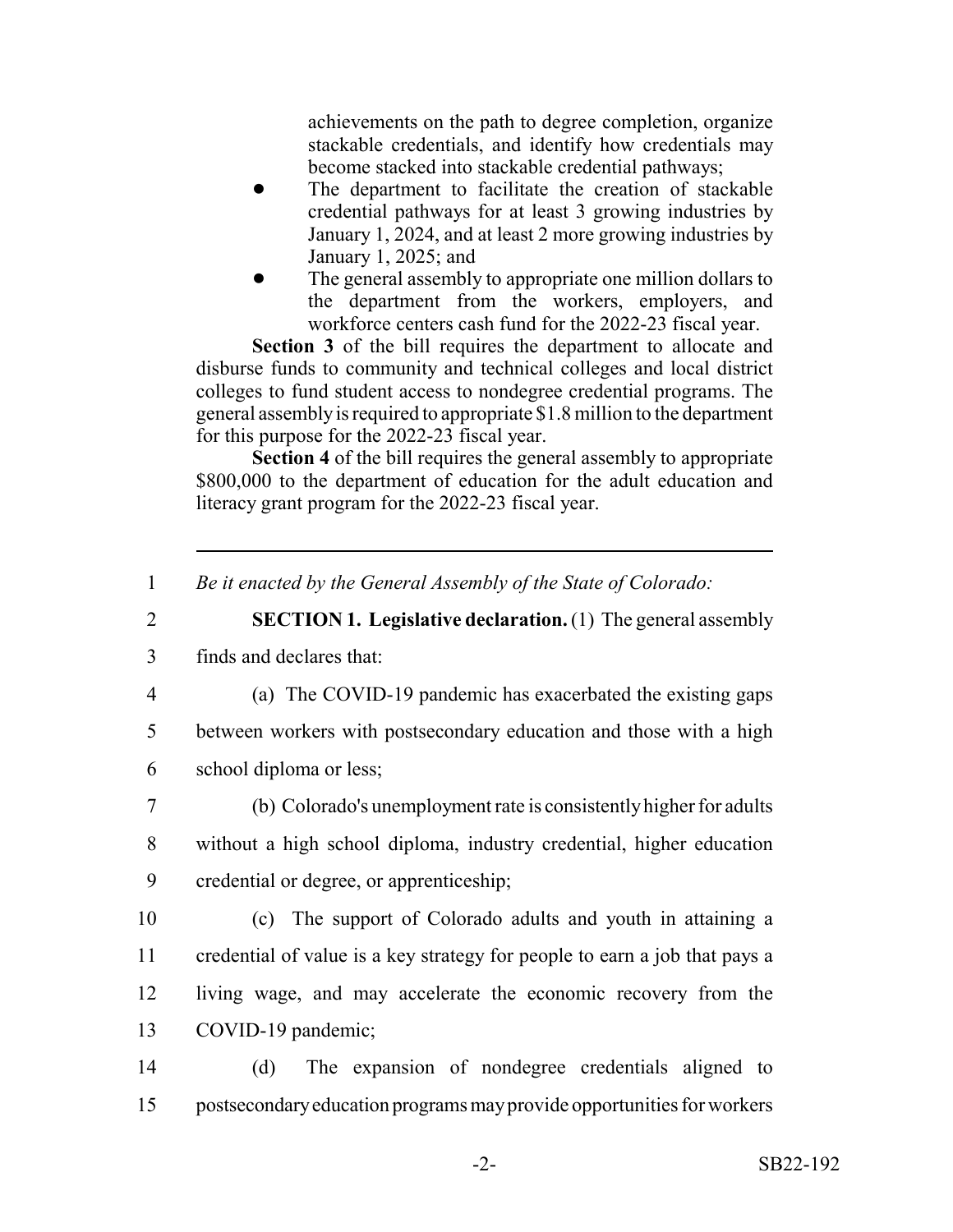to upskill and reskill in high-wage, in-demand jobs;

 (e) Credentials are increasingly earned by individuals in various stages and settings of their lives and careers, including high school; postsecondary institutions; trade and occupational schools; on-the-job, work-based learning; apprenticeships; and self-study; and

 (f) Nondegree credentials may be combined with postsecondary programs to create stackable credential pathways that facilitate career and professional advancement when aligned with growing and high-demand industries.

 (2) Therefore, the general assembly declares that the COVID-19 pandemic has generated broad workforce disruption and that programs and services described in this act are necessary for providing better opportunities for economic advancement, such as higher wages and more opportunities for career and educational advancement.

 (3) The general assembly further declares that the programs and services described in this act are important government services.

 **SECTION 2.** In Colorado Revised Statutes, **add** 23-5-145.6 as follows:

 **23-5-145.6. Opportunities for credential attainment - fund - report - definitions - repeal.** (1) AS USED IN THIS SECTION, UNLESS THE CONTEXT OTHERWISE REQUIRES:

 (a) "APPRENTICESHIP CERTIFICATE" MEANS VERIFICATION OF COMPLETION OF AN APPRENTICESHIP PROGRAM. APPRENTICESHIP CERTIFICATES ARE APPLICABLE TO INDUSTRY TRADES AND PROFESSIONS.

 (b) "COLORADO TALENT REPORT" MEANS THE REPORT PREPARED 26 PURSUANT TO SECTION 24-46.3-103.

(c) "COMMISSION ON HIGHER EDUCATION" OR "COMMISSION" HAS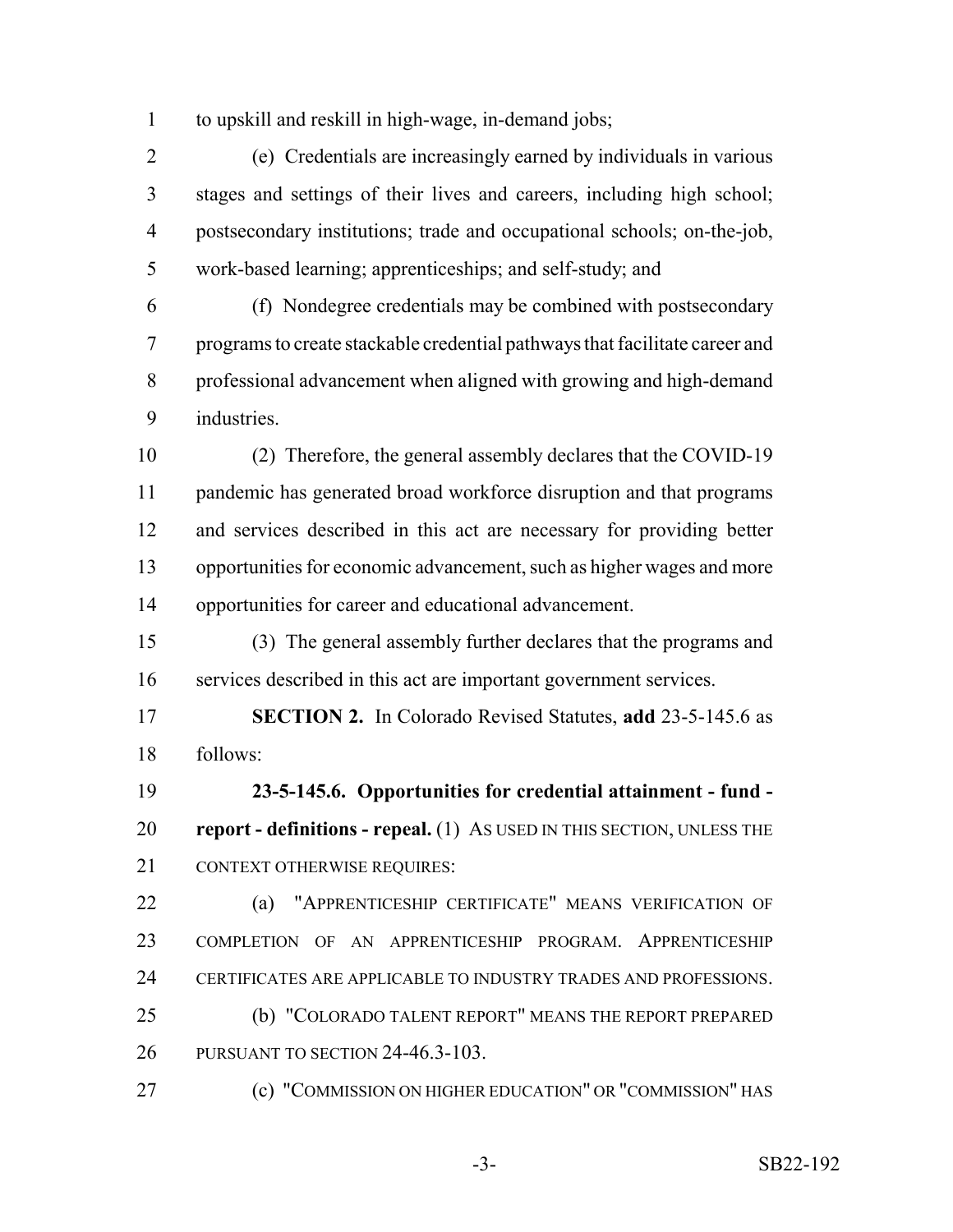THE SAME MEANING AS SET FORTH IN SECTION 23-1-101.1 (1).

 (d) "DEPARTMENT" MEANS THE DEPARTMENT OF HIGHER EDUCATION CREATED AND EXISTING PURSUANT TO SECTION 24-1-114.

 (e) "GUARANTEED-TRANSFER PATHWAYS" OR "GT PATHWAYS" MEANS THE STATEWIDE ARTICULATION MATRIX SYSTEM OF COMMON COURSE NUMBERING FOR GENERAL EDUCATION COURSES DESCRIBED IN SECTION 23-1-108.5 (3)(c).

 (f) "INDUSTRY CERTIFICATION" MEANS A CREDENTIAL AWARDED BY AN INDUSTRY-RECOGNIZED THIRD-PARTY OR INDUSTRY-GOVERNING BOARD BASED ON AN INDIVIDUAL DEMONSTRATING BY ASSESSMENT THAT THE INDIVIDUAL HAS ACQUIRED THE DESIGNATED KNOWLEDGE, SKILLS, AND ABILITIES TO PERFORM A SPECIFIC OCCUPATION OR SKILL. INDUSTRY CERTIFICATIONS MAY BE TIME-LIMITED DEPENDENT UPON THE OCCUPATION OR INDUSTRY.

 (g) "NONDEGREE CREDENTIAL" MEANS A POSTSECONDARY CERTIFICATE, APPRENTICESHIP CERTIFICATE, PROFESSIONAL LICENSE, OR INDUSTRY CERTIFICATION.

 (h) "POSTSECONDARY CERTIFICATE" MEANS A CREDENTIAL AWARDED BY AN INSTITUTION OF HIGHER EDUCATION AT AN UNDERGRADUATE LEVEL BASED ON COMPLETION OF ALL REQUIREMENTS FOR A PROGRAM OF STUDY, INCLUDING COURSE WORK AND EXAMS. POSTSECONDARY CERTIFICATES ARE NOT TIME-LIMITED AND DO NOT REQUIRE RENEWAL. "POSTSECONDARY CERTIFICATE" DOES NOT INCLUDE A DEGREE AND DOES NOT INCLUDE A CREDENTIAL AWARDED BY AN INSTITUTION OF HIGHER EDUCATION AFTER COMPLETION OF A BACHELOR'S DEGREE IN THE SAME PATHWAY.

(i) "STACKABLE CREDENTIAL PATHWAY" MEANS A SEQUENCE OF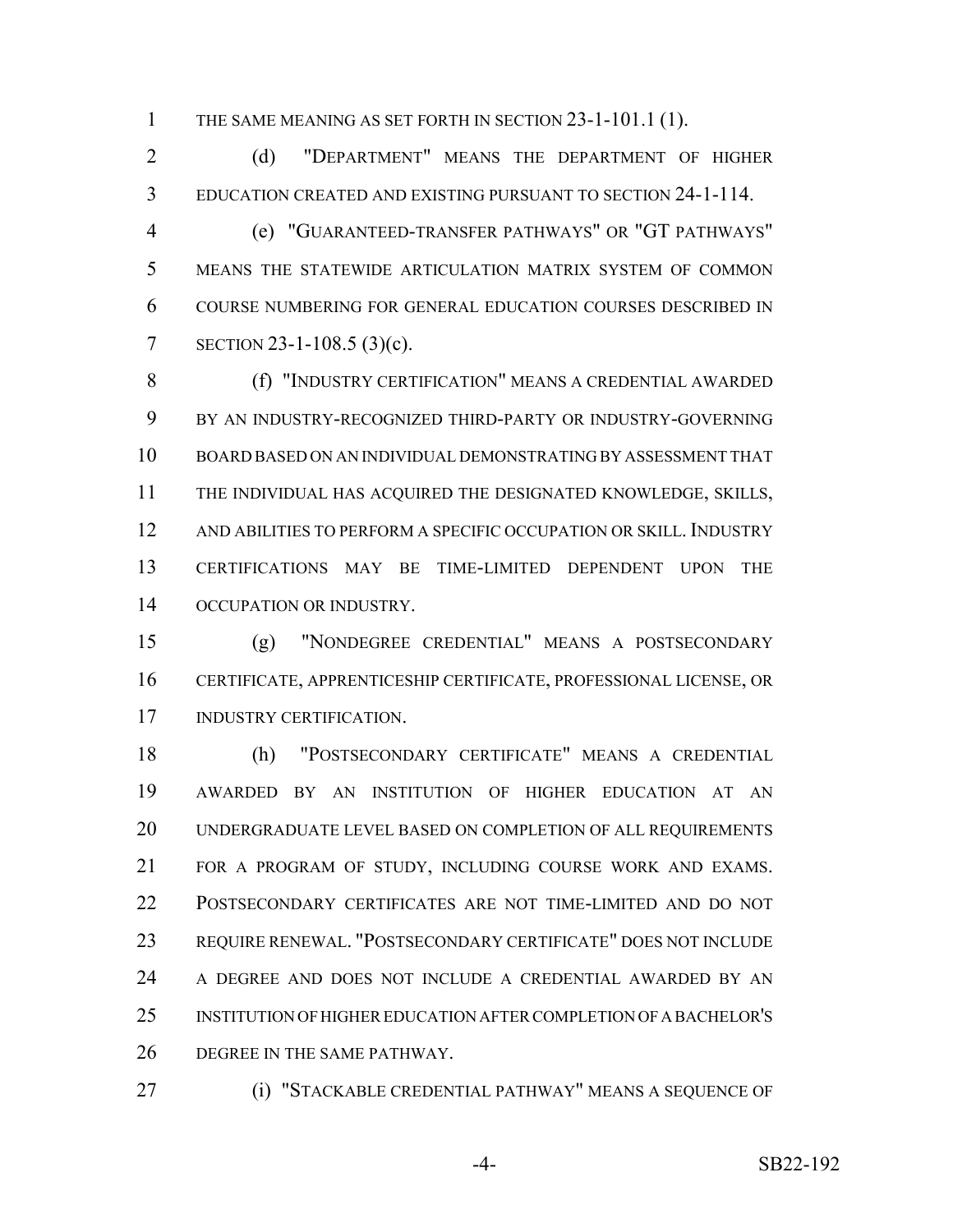CREDENTIALS EARNED THROUGH VARIOUS MEANS, INCLUDING THROUGH ASSESSMENT OF PRIOR LEARNING, THAT MAY BE ACCUMULATED OVER TIME AND MOVE AN INDIVIDUAL ALONG A CAREER PATHWAY OR UP A CAREER LADDER.

 (j) "STATE INSTITUTION OF HIGHER EDUCATION" OR "INSTITUTION" HAS THE SAME MEANING AS SET FORTH IN SECTION 23-1-135 (2).

 (k) "STATEWIDE DEGREE TRANSFER AGREEMENT" MEANS A STATEWIDE DEGREE TRANSFER AGREEMENT DESCRIBED IN SECTION 23-1-108 (7).

 (2) BY JUNE 15, 2023, THE DEPARTMENT, IN CONSULTATION WITH INSTITUTIONS, SHALL DEVELOP AND IMPLEMENT A PROCESS THAT ENCOURAGES INSTITUTIONS TO IDENTIFY INCREMENTAL ACHIEVEMENTS 13 ON THE PATH TO DEGREE COMPLETION, AND ORGANIZE STACKABLE CREDENTIALS THAT BUILD UPON EACH OTHER TOWARD DEGREES AND MAY ARTICULATE TO PATHWAYS IN HIGH-DEMAND INDUSTRIES. THE DEPARTMENT AND INSTITUTIONS SHALL COLLABORATE TO IDENTIFY HOW CREDENTIALS MAY BE EVALUATED FOR THEIR COMPONENT SKILLS, COMPETENCIES, AND LEARNING OUTCOMES, AND THEN MAY BECOME STACKED INTO A STACKABLE CREDENTIAL PATHWAY TO PROVIDE INCREASED ACCESS TO EMPLOYMENT AND MAY RESULT IN A DEGREE. AS A PART OF THE PROCESS, THE DEPARTMENT AND INSTITUTIONS SHALL:

 (a) EVALUATE THE QUALITY OF NONDEGREE CREDENTIALS USING A FRAMEWORK CREATED BY THE DEPARTMENT IN COLLABORATION WITH INSTITUTIONS AND INFORMED BY ONE OR MORE QUALITY STANDARDS FRAMEWORKS DEVELOPED BY NATIONAL ORGANIZATIONS, AND EVALUATE ACCESS TO NONDEGREE AND DEGREE CREDENTIALS THAT ARE CURRENTLY AVAILABLE THAT LEAD TO IN-DEMAND LIVING WAGE JOBS IDENTIFIED IN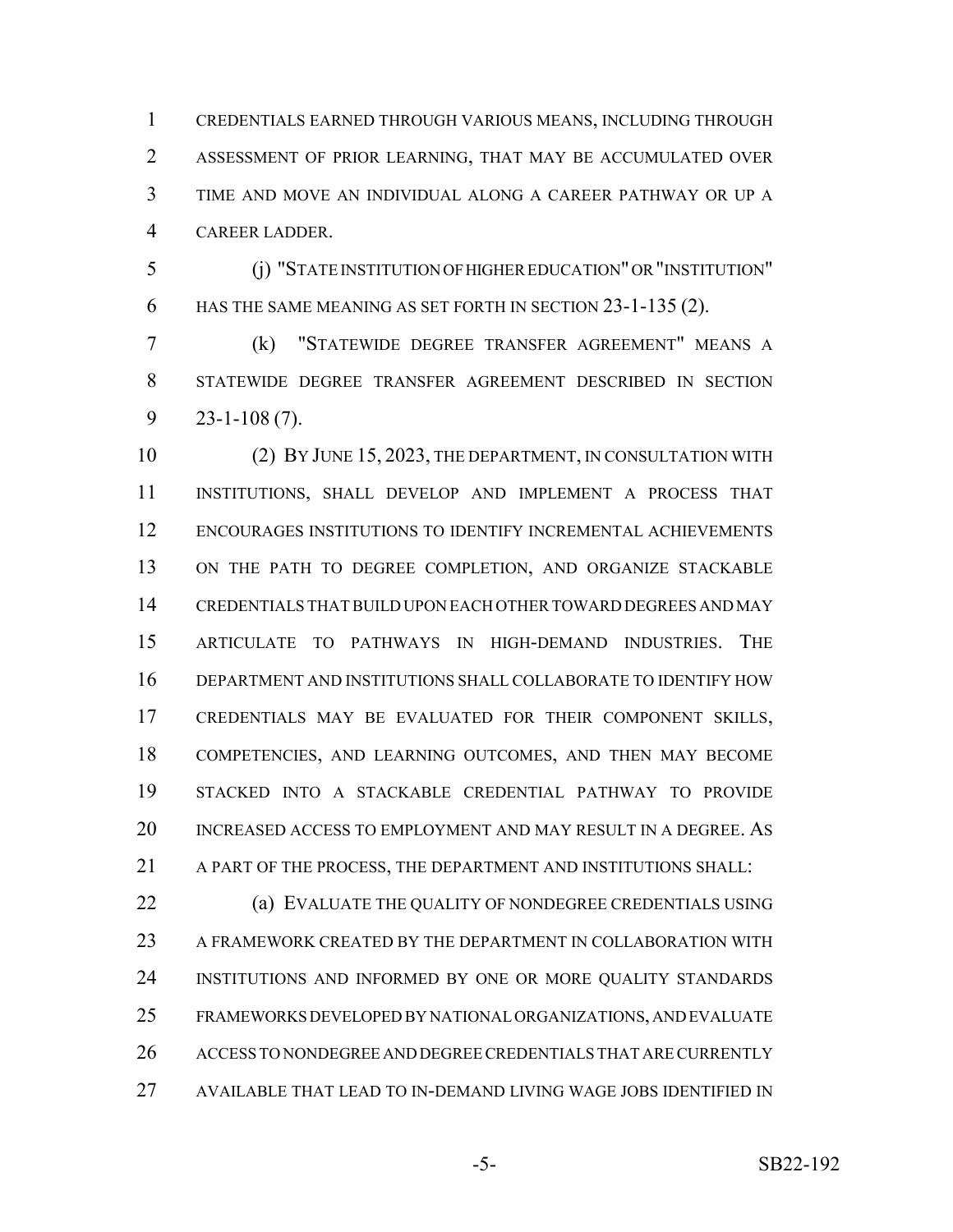THE MOST RECENT COLORADO TALENT REPORT AND RESPOND TO CRITICAL JOB SHORTAGES IN COLORADO;

 (b) (I) IDENTIFY WHERE ALIGNMENT CURRENTLY EXISTS ALONG A DEGREE PATHWAY BETWEEN NONDEGREE AND DEGREE CREDENTIALS AND WORK-BASED LEARNING AND APPRENTICESHIPS; AND

 (II) IDENTIFY OPPORTUNITIES TO DEVELOP WHERE FURTHER ALIGNMENT MAY BE CREATED BETWEEN NONDEGREE AND DEGREE CREDENTIALS, AND WORK-BASED LEARNING AND APPRENTICESHIPS; AND (c) ARTICULATE WHERE THE VARIOUS ALIGNMENTS IDENTIFIED IN 10 SUBSECTION (1)(b) OF THIS SECTION MAY INCORPORATE INTO STACKABLE CREDENTIAL PATHWAYS THAT MAY LEAD TO A DEGREE AND OPPORTUNITIES FOR CREDITS TO BE TRANSFERRED IN ORDER FOR PERSONS TO BE ABLE TO ATTAIN NONDEGREE OR DEGREE CREDENTIALS THAT LEAD 14 TO IN-DEMAND OR LIVING WAGE JOBS.

 (3) BY JANUARY 1, 2024, THE DEPARTMENT, IN CONSULTATION 16 WITH THE REPRESENTATIVES DESCRIBED IN SECTION 23-5-145.5(5), SHALL FACILITATE THE CREATION OF STACKABLE CREDENTIAL PATHWAYS FOR AT LEAST THREE GROWING INDUSTRIES IDENTIFIED BY THE MOST RECENT COLORADO TALENT REPORT. BY JANUARY 1, 2025, THE DEPARTMENT, IN CONSULTATION WITH THE REPRESENTATIVES DESCRIBED IN SECTION 21 23-5-145.5 (5), SHALL FACILITATE THE CREATION OF STACKABLE CREDENTIAL PATHWAYS FOR AT LEAST TWO ADDITIONAL GROWING INDUSTRIES IDENTIFIED BY THE MOST RECENT COLORADO TALENT REPORT. THE DEPARTMENT SHALL FACILITATE THE CREATION OF AT LEAST TWO STACKABLE CREDENTIAL PATHWAYS FOR EACH INDUSTRY. THE STACKABLE CREDENTIAL PATHWAYS MUST INCLUDE:

(a) A COMPETENCY FRAMEWORK THAT ARTICULATES THE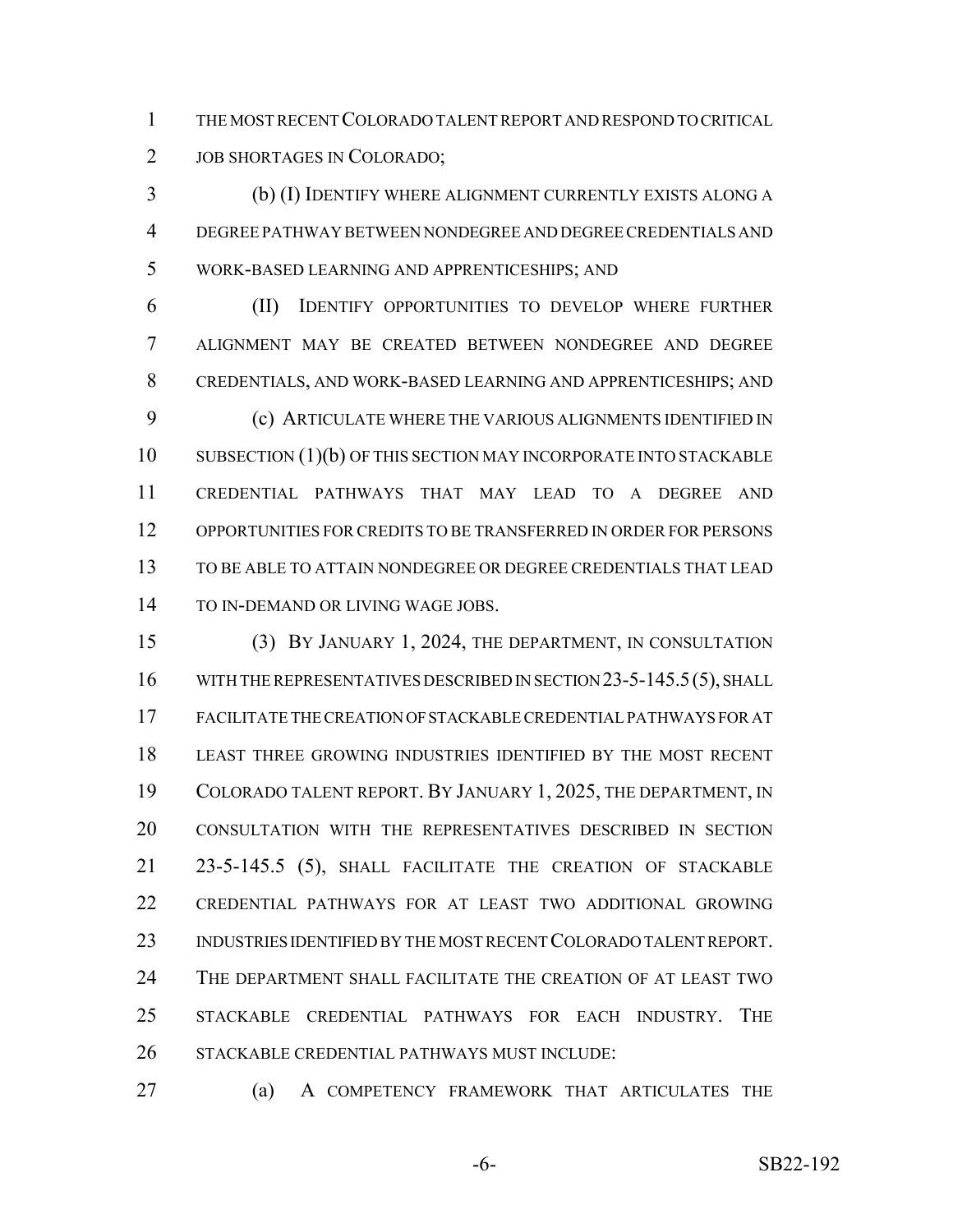KNOWLEDGE, SKILLS, LEARNING OUTCOMES, NONDEGREE CREDENTIALS, AND DEGREES ASSOCIATED WITH THE PATHWAY, AND IDENTIFIES THE CAREER AND PROFESSIONAL DEVELOPMENT OPPORTUNITIES ASSOCIATED WITH THE PATHWAY;

 (b) AN INVENTORY OF CREDENTIALS THAT ARE A PART OF THE PATHWAY, OFFERED BY ACCREDITED AND NON-ACCREDITED PROVIDERS, INCLUDING TRAINING AND INDUSTRY CREDENTIAL PROVIDERS, HIGH SCHOOLS, PROGRAMS RECOGNIZED BY THE CAREER DEVELOPMENT SUCCESS PROGRAM PURSUANT TO SECTION 22-54-138, POSTSECONDARY INSTITUTIONS, AND NONPROFIT ORGANIZATIONS;

 (c) CREDENTIALS THAT ARE A PART OF THE PATHWAY EVALUATED 12 PURSUANT TO SECTION 23-5-145.5 (3), INCLUDING CREDIT AWARDED FOR COURSES IN GT PATHWAYS OR A STATEWIDE DEGREE TRANSFER AGREEMENT; AND

 (d) CREDITS THAT ARE AWARDED FOR OTHER COURSES WITH A CAREER AND TECHNICAL EDUCATION FOCUS IN A POSTSECONDARY DEGREE, NON-CREDIT PROGRAM, OR INDUSTRY CERTIFICATION PROGRAM. 18 (4) THE STACKABLE CREDENTIAL PATHWAYS MUST BE APPROVED 19 BY THE COMMISSION, IN CONSULTATION WITH THE COLORADO WORK FORCE DEVELOPMENT COUNCIL.

 (5) (a) THE CREDENTIALS TO SUPPORT COLORADO JOBS CASH 22 FUND, REFERRED TO IN THIS SECTION AS THE "FUND", IS CREATED IN THE 23 STATE TREASURY. THE FUND CONSISTS OF MONEY CREDITED TO THE FUND 24 PURSUANT TO SUBSECTION (5)(b) OF THIS SECTION AND ANY OTHER MONEY THAT THE GENERAL ASSEMBLY APPROPRIATES OR TRANSFERS TO 26 THE FUND.

(b) FOR THE 2022-23 STATE FISCAL YEAR, THE GENERAL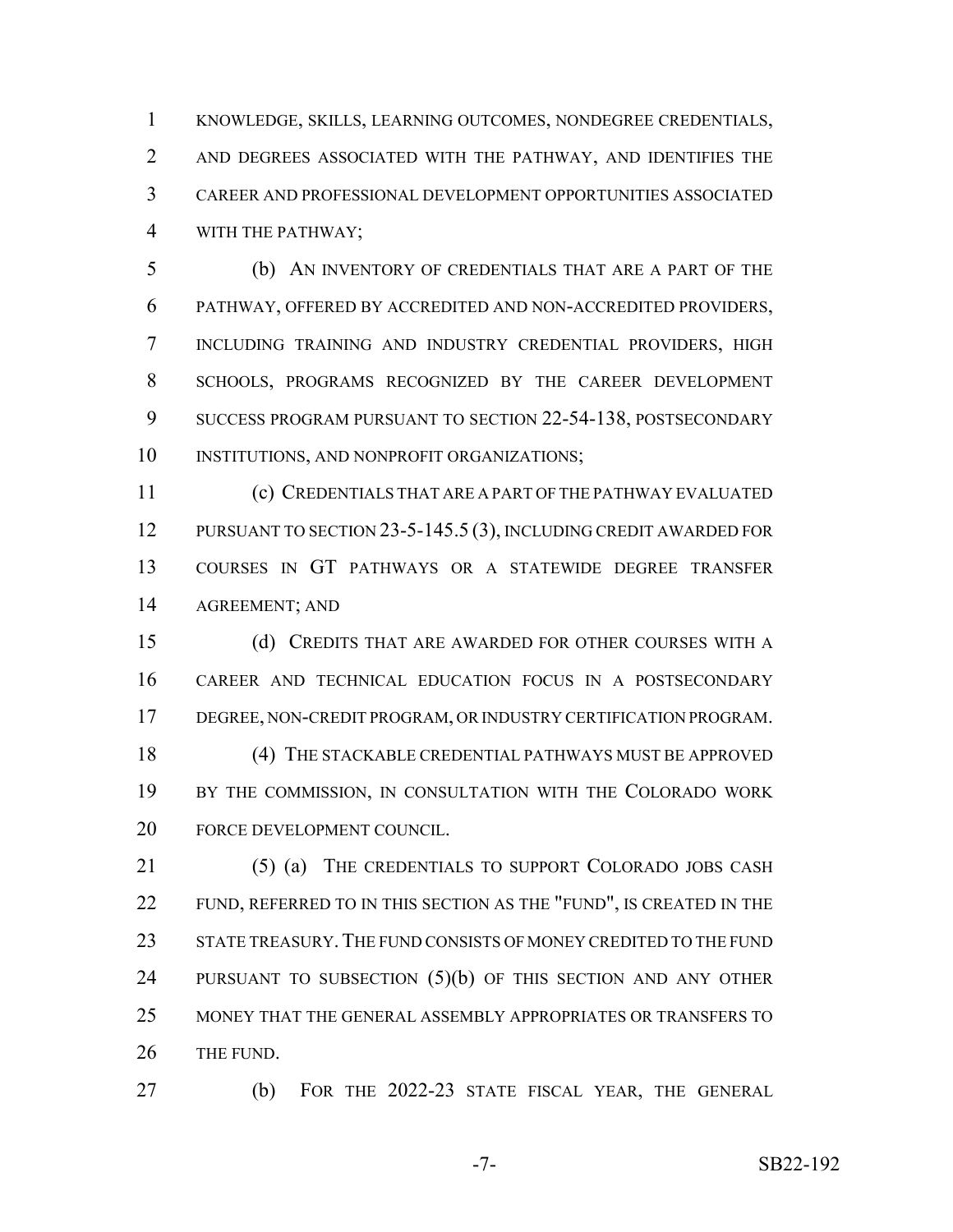ASSEMBLY SHALL APPROPRIATE ONE MILLION DOLLARS TO THE DEPARTMENT FROM THE WORKERS, EMPLOYERS, AND WORKFORCE CENTERS CASH FUND CREATED IN SECTION 24-75-231. THE DEPARTMENT SHALL USE THIS APPROPRIATION FOR THE PURPOSES DESCRIBED IN THIS SECTION.

 (c) THE STATE TREASURER SHALL CREDIT ALL INTEREST AND INCOME DERIVED FROM THE DEPOSIT AND INVESTMENT OF MONEY IN THE FUND TO THE FUND.

 (d) MONEY IN THE FUND IS CONTINUOUSLY APPROPRIATED TO THE FUND FOR THE PURPOSES DESCRIBED IN THIS SECTION.

 (6) THE DEPARTMENT AND ANY PERSON WHO RECEIVES MONEY FROM THE DEPARTMENT SHALL COMPLY WITH THE COMPLIANCE, REPORTING, RECORD-KEEPING, AND PROGRAM EVALUATION REQUIREMENTS ESTABLISHED BY THE OFFICE OF STATE PLANNING AND BUDGETING AND THE STATE CONTROLLER IN ACCORDANCE WITH SECTION  $16 \qquad 24 - 75 - 226 \, (5).$ 

 (7) ON OR BEFORE DECEMBER 29, 2023, AND ON OR BEFORE 18 DECEMBER 31, 2025, THE DEPARTMENT OF HIGHER EDUCATION SHALL SUBMIT A REPORT TO THE EDUCATION COMMITTEES OF THE SENATE AND HOUSE OF REPRESENTATIVES, OR ANY SUCCESSOR COMMITTEES, REGARDING THE IMPLEMENTATION OF THIS SECTION. THE REPORT MUST INCLUDE DATA COLLECTED BY INSTITUTIONS TO MEASURE THE TOTAL NUMBER OF CREDITS, CREDENTIALS, CERTIFICATES, AND PROFESSIONAL LICENSES EARNED IN EACH PATHWAY AT EACH INSTITUTION, AS PRACTICABLE. THE REPORT MUST INCLUDE THE DATA FOR THE STATE AS 26 A WHOLE AND FOR EACH INSTITUTION, IN TOTAL AND DISAGGREGATED BY RACE, ETHNICITY, AND GENDER.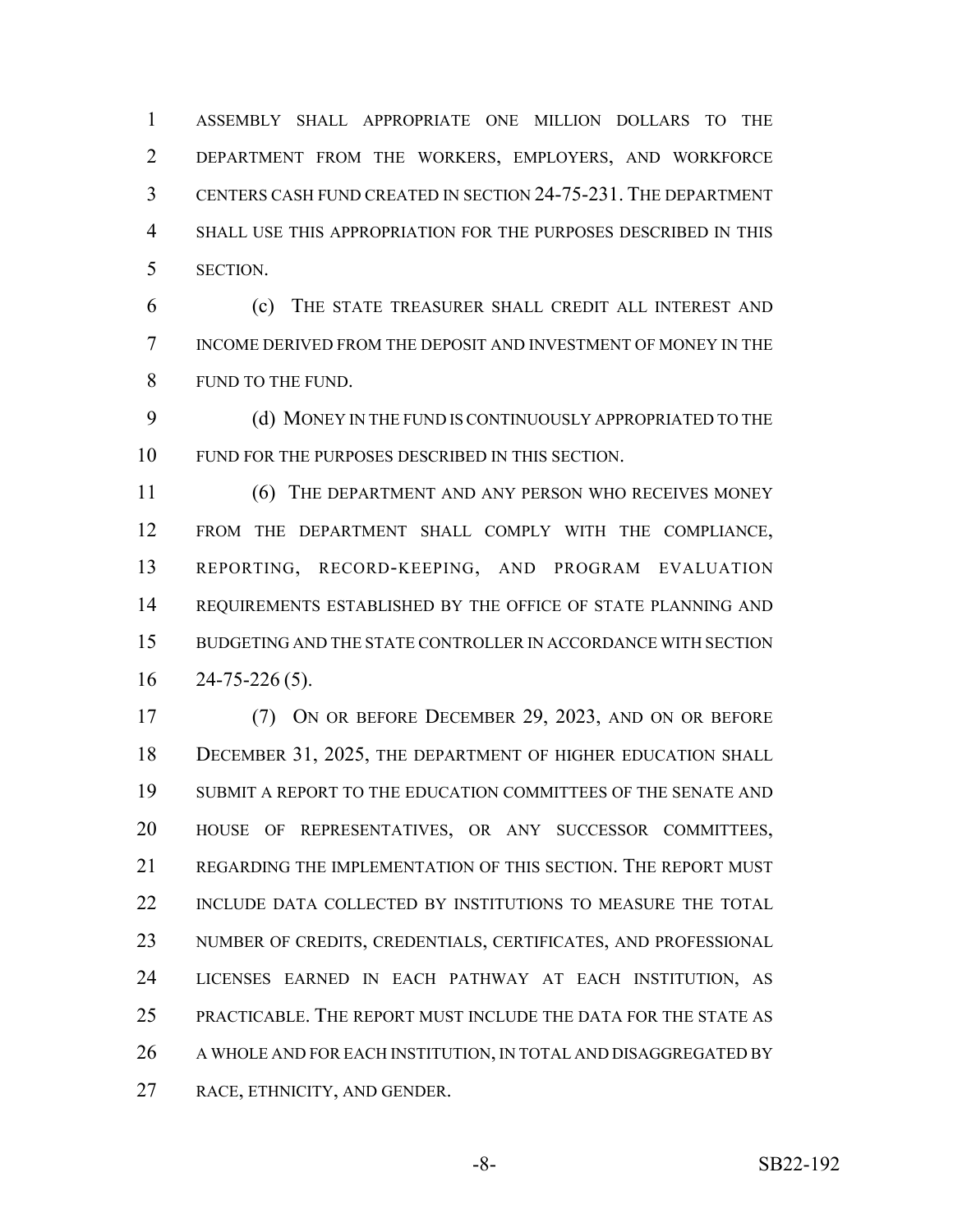(8) THIS SECTION IS REPEALED, EFFECTIVE JULY 1, 2026.

 **SECTION 3.** In Colorado Revised Statutes, **add** 23-5-145.7 as follows:

 **23-5-145.7. Funding for nondegree credential programs - duty - policy - appropriation - report - definitions - repeal.** (1) AS USED IN THIS SECTION, UNLESS THE CONTEXT OTHERWISE REQUIRES:

 (a) "APPRENTICESHIP CERTIFICATE" MEANS VERIFICATION OF COMPLETION OF AN APPRENTICESHIP PROGRAM. APPRENTICESHIP CERTIFICATES ARE APPLICABLE TO INDUSTRY TRADES AND PROFESSIONS. (b) "COLORADO TALENT REPORT" MEANS THE REPORT PREPARED

PURSUANT TO SECTION 24-46.3-103.

 (c) "COMMISSION ON HIGHER EDUCATION" OR "COMMISSION" HAS 13 THE SAME MEANING AS SET FORTH IN SECTION 23-1-101.1 (1).

 (d) "COMMUNITY AND TECHNICAL COLLEGE" MEANS THE COMMUNITY AND TECHNICAL COLLEGES DESCRIBED IN SECTION 23-60-205.

 (e) "DEPARTMENT" MEANS THE DEPARTMENT OF HIGHER EDUCATION CREATED AND EXISTING PURSUANT TO SECTION 24-1-114.

 (f) "INDUSTRY CERTIFICATION" MEANS A CREDENTIAL AWARDED BY AN INDUSTRY-RECOGNIZED THIRD-PARTY OR INDUSTRY-GOVERNING BOARD BASED ON AN INDIVIDUAL DEMONSTRATING BY ASSESSMENT THAT THE INDIVIDUAL HAS ACQUIRED THE DESIGNATED KNOWLEDGE, SKILLS, 22 AND ABILITIES TO PERFORM A SPECIFIC OCCUPATION OR SKILL. INDUSTRY CERTIFICATIONS MAY BE TIME-LIMITED DEPENDENT UPON THE 24 OCCUPATION OR INDUSTRY.

 (g) "LOCAL DISTRICT COLLEGE" HAS THE SAME MEANING AS DEFINED IN SECTION 23-71-102 (1).

(h) "NONDEGREE CREDENTIAL" MEANS A POSTSECONDARY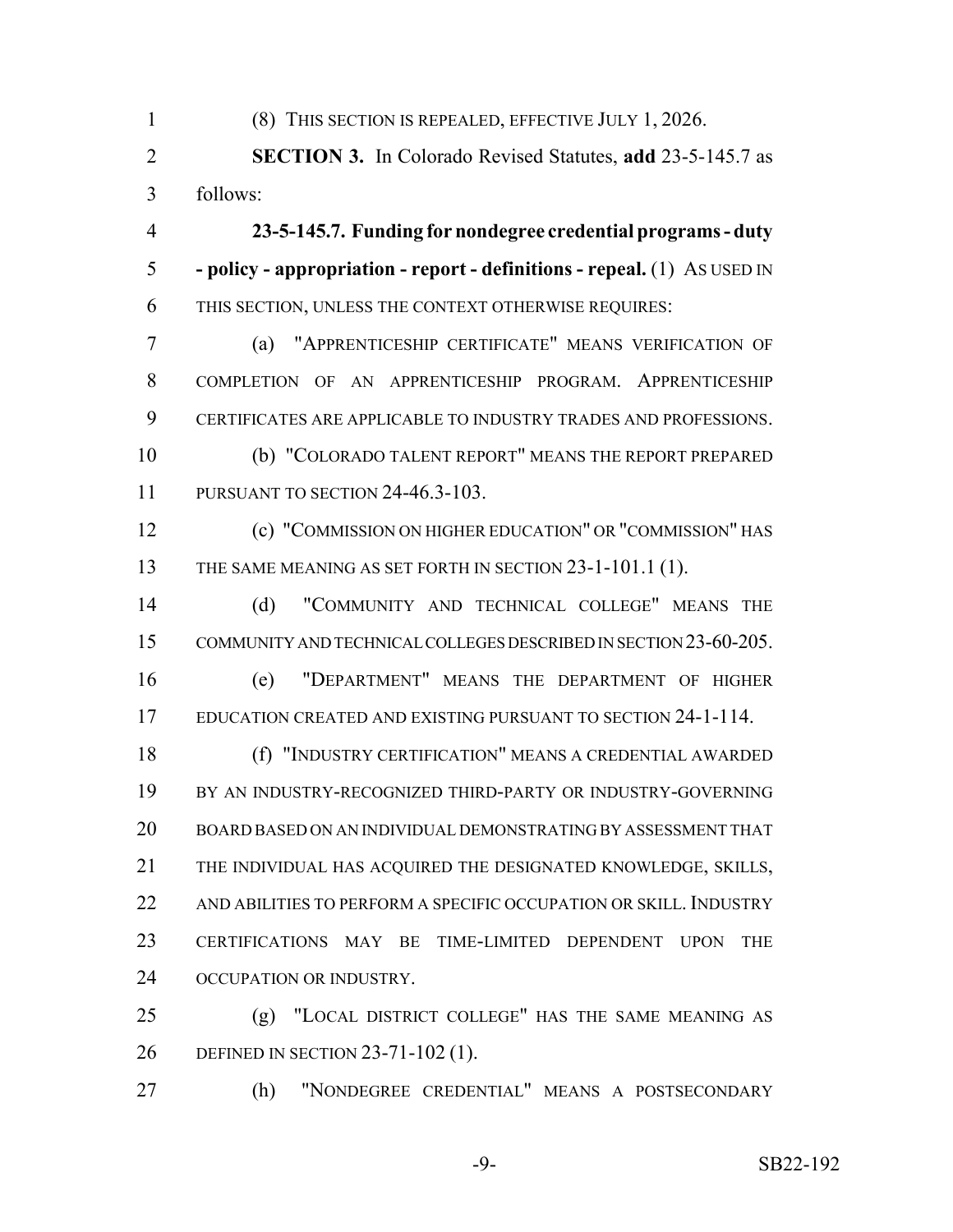CERTIFICATE, APPRENTICESHIP CERTIFICATE, PROFESSIONAL LICENSE, OR 2 INDUSTRY CERTIFICATION.

 (i) "POSTSECONDARY CERTIFICATE" MEANS A CREDENTIAL AWARDED BY AN INSTITUTION OF HIGHER EDUCATION AT AN UNDERGRADUATE LEVEL BASED ON COMPLETION OF ALL REQUIREMENTS FOR A PROGRAM OF STUDY, INCLUDING COURSE WORK AND EXAMS. POSTSECONDARY CERTIFICATES ARE NOT TIME-LIMITED AND DO NOT REQUIRE RENEWAL. "POSTSECONDARY CERTIFICATE" DOES NOT INCLUDE A DEGREE AND DOES NOT INCLUDE A CREDENTIAL AWARDED BY AN INSTITUTION OF HIGHER EDUCATION AFTER COMPLETION OF A BACHELOR'S DEGREE IN THE SAME PATHWAY.

12 (2) SUBJECT TO THE APPROPRIATION IN SUBSECTION (6) OF THIS 13 SECTION, THE COMMISSION SHALL ALLOCATE AND DISBURSE FUNDS TO COMMUNITY AND TECHNICAL COLLEGES AND LOCAL DISTRICT COLLEGES TO FUND STUDENT ACCESS TO NONDEGREE CREDENTIAL PROGRAMS.

 (3) THE COMMISSION SHALL CREATE A POLICY CONCERNING THE ALLOCATION AND DISBURSEMENT OF FUNDS.THE POLICY MUST PRIORITIZE FUNDING NONDEGREE CREDENTIAL PROGRAMS THAT:

(a) ARE PART OF AN INDUSTRY-ALIGNED PATHWAY;

 (b) ARE ASSOCIATED WITH INDUSTRIES IDENTIFIED IN THE MOST 21 RECENT COLORADO TALENT REPORT:

**(c) ARE STACKABLE IN ALIGNMENT WITH SECTION 23-5-145.6; AND** (d) ADDRESS CRITICAL JOB SHORTAGES IN COLORADO.

 (4) ON OR BEFORE SEPTEMBER 1, 2023, EACH COMMUNITY AND TECHNICAL COLLEGE OR LOCAL DISTRICT COLLEGE THAT RECEIVES FUNDING PURSUANT TO THIS SECTION SHALL SUBMIT A REPORT TO THE DEPARTMENT. AT A MINIMUM, THE REPORT MUST INCLUDE DATA TO